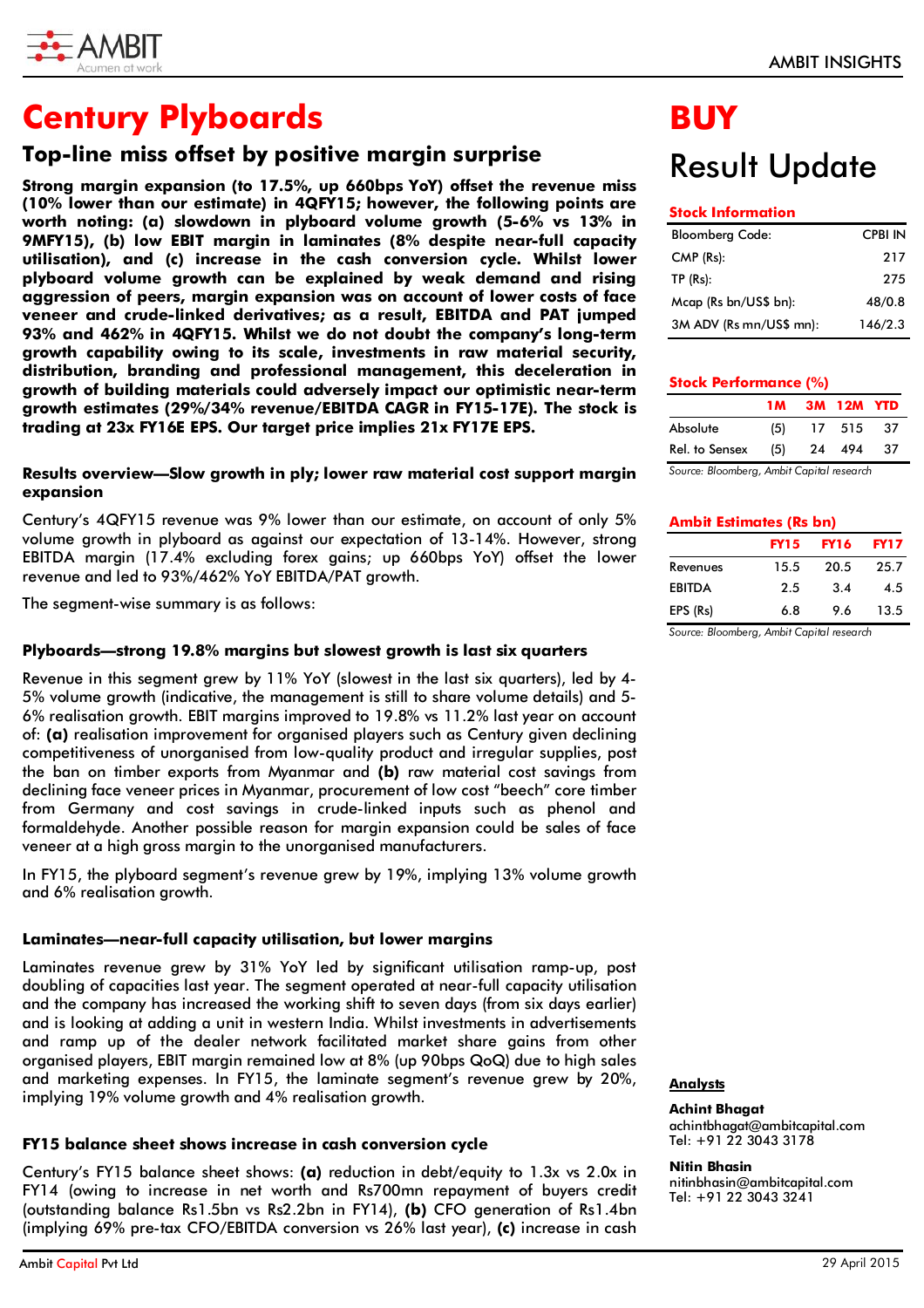

conversion cycle (working capital days increased to 166 vs 157 in FY14) on account of increase in debtor days (to 63 vs 57 in FY14) and higher finished goods inventory days (although raw material inventory days dropped sharply) and **(d)** increase in RoCE to 22% (vs 19% in FY14) and RoE (adjusted for forex lass/gains) to 36.5% vs 36% in FY14.

## **Where do we go from here? Expect the growth momentum to sustain further**

Century's stellar performance in FY15 (18% revenue growth and 41% EBITDA growth) was supported by its scale expansion and significant increase in distribution and branding amid declining competitiveness of unorganised peers facing raw material procurement constraints. Whilst we retain our long-term thesis that Century's elevated scale, strong brand and expansion of product-lines will further improve market share, low plyboard revenue growth and increase in debtor debtors in 4Q raise concerns on near-term momentum, as the home building materials sector comes under pressure from decelerating home sales/construction.

Our current estimates are optimistic and build in 18%/15% volume growth in plyboards (basis sustained market share gains amid improving industry volumes) and 35% volume growth in laminate (given near-full capacity utilisation) in FY16 and 15% in FY17. Alongside, we build in EBITDA margin of 16.2% in FY16 and 16.9% in FY17. Whilst the company may achieve the higher EBITDA margin (given benign crude prices and savings in timber costs), our volume growth estimate faces downside risks.

We await certain clarifications from the management in the conference call scheduled on Thursday (30 April 2015) before revisiting our estimates.

## **Valuation and recommendation—growth longevity supports rich multiples**

Post the recent re-rating, the stock is trading at 25x FY16E EPS, in line with categories such as tiles but at a 35% discount to paints, despite high RoEs of 35-37% and visibility of 35-40% earnings CAGR over FY15-17E. We highlight that most of the home building material companies/sectors went through multiple re-ratings, as brand association with customers rose and the share of the unorganised market shrunk. Our target price of Rs275 implies 21.0x FY17 EPS; we expect RoCEs to expand to 29% RoCE in FY17 from better cash conversion. Whilst we believe that the company's multiples can sustain further, given the longevity of high growth, multiples in the near term face the risk from decelerating demand and non-improvement in cash generation.

#### **Questions for the management**

**The company will host a conference call on Thursday.** We suggest the following questions for investors to seek answers from the management:

- The company's plyboard volume growth has decelerated in 4Q, similar to other home building categories; is this decline on account of relatively weaker demand conditions or higher aggression of players such as Greenply?
- How has the company's plyboard product mix shifted? What proportion of the overall sales comprised "*Sainik"* and *"Maxima"?*
- The company targets 20%-plus revenue growth in FY16; what is the strategy to achieve that given the evident slowdown in home building materials' sales? How sustainable are the cost savings in raw materials and how much inventory is the company holding at present? Is there a chance that some of the savings will be shared with the customers in the next few quarters given weak demand?
- Did the company need to undercut pricing to gain market share in laminates? With the laminates capacity achieving peak capacity utilisations, what are the expansion plans for this segment? How much money will the company commit and when will the expansion be complete?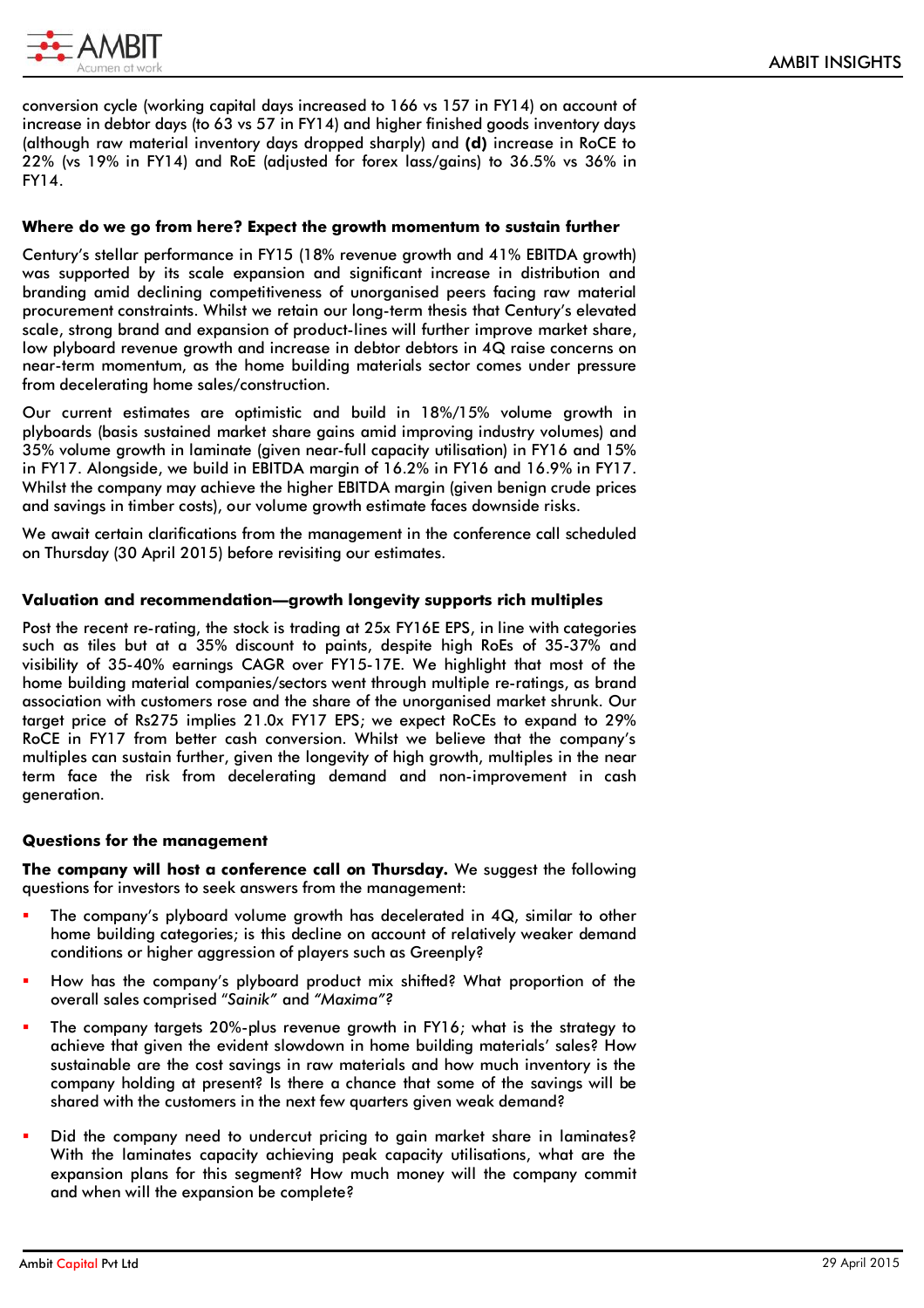

- What is the outstanding debt and of that how much is Buyers credit and ECBs? What is the repayment plan for the debt and is the foreign currency loan completely unhedged and susceptible to currency volatilities?
- Will the company sustain the high rate of dealer/distributor addition in FY16?
- Has production at the Laos facility commissioned and if not what is the expected timeline? What quantity of plyboard manufacturing would the Myanmar and Laos unit be able to support?
- What proportion of your total PBT is currently generated from the tax-exempt North East unit and what is the tax rate guidance for FY16 and FY17?

| Particulars                                | 4QFY14 | 3QFY15 | 4QFY15 | <b>YoY</b> (%) | QoQ(%)          | <b>Ambit Est</b> |           | Dev (%) Comments                                                                      |
|--------------------------------------------|--------|--------|--------|----------------|-----------------|------------------|-----------|---------------------------------------------------------------------------------------|
| <b>Net Sales</b>                           | 3,404  | 3,818  | 4,049  | 19.0           | 6.0             | 4,507            | (10.2)    | Lower-than-expected revenue growth owing to<br>low plyboard volume growth             |
| Operating costs                            | 2,830  | 3,129  | 3,299  | 16.6           | 5.4             | 3,750            | (12.0)    | Margin expansion driven by raw material cost<br>savings                               |
| <b>EBITDA</b>                              | 599    | 730    | 793    | 32.5           | 8.8             | 738              | 7.5       |                                                                                       |
| <b>EBITDA</b> margin                       | 17.6   | 19.1   | 19.6   | 199bps         | 49bps           | 16.4             | 322bps    | Higher-than-expected margin was a function of                                         |
| EBITDA (ex-forex)                          | 368    | 710    | 710    | 93.0           | 0.1             | 738              | (3.7)     | better realisations and raw material cost savings                                     |
| EBITDA margin (ex-<br>forex)               | 10.8   | 18.6   | 17.5   |                | 673bps -105 bps | 16.4             | $117$ bps |                                                                                       |
| Other income                               | 7      | 9      | 9      | 20.2           | (7.6)           | 10               | (13.5)    |                                                                                       |
| Depreciation                               | 89     | 116    | 119    | 33.8           | 2.2             | 112              | 6.3       | YoY increase on account of depreciation of<br>recently added capacities               |
| <b>EBIT</b>                                | 518    | 623    | 592    | 14.3           | (5.0)           | 636              | (7.0)     | Strong EBIT growth was a function of high<br><b>EBITDA</b> growth and no forex losses |
| Interest cost                              | 206    | 144    | 90     | (56.1)         | (37.4)          | 130              | (30.6)    |                                                                                       |
| PBT                                        | 312    | 479    | 593    | 90.2           | 23.9            | 506              | 17.2      |                                                                                       |
| Tax                                        | 18     | 64     | 114    | 532.9          | 76.2            | 81               | 40.1      | Higher-than-expected EBITDA and forex gains of                                        |
| <b>PAT</b>                                 | 294    | 414    | 480    | 63.2           | 15.8            | 425              | 12.8      | Rs80mn drove higher reported PAT; however,                                            |
| <b>PAT</b> (adj for forex<br>gains/losses) | 76     | 397    | 429    | 461.7          | 7.9             | 425              | 0.8       | PAT adjusted for forex gains was in line with our<br>estimate,                        |
| EPS                                        | 1.3    | 1.9    | 2.2    | 63.2           | 15.8            | 1.9              | 12.8      |                                                                                       |

#### **Exhibit 1: Quarterly snapshot (Rs mn unless mentioned)**

*Source: Company, Ambit Capital research*

## **Exhibit 2: Significant improvement in plyboards EBIT margin**

|                                | 4QFY14 | 3QFY15 | 4QFY15 | YoY (%)   | <b>QoQ</b> (%) |
|--------------------------------|--------|--------|--------|-----------|----------------|
| <b>Segmental Sales (Rs mn)</b> |        |        |        |           |                |
| Plyboard                       | 2,638  | 2,810  | 2,918  | 10.6      | 3.9            |
| Laminates                      | 617    | 716    | 805    | 30.5      | 12.4           |
| <b>CFS</b>                     | 120    | 186    | 174    | 45.0      | (6.2)          |
| Others                         | 34     | 114    | 160    | 366.3     | 40.2           |
| <b>Segmental EBIT (Rs mn)</b>  |        |        |        |           |                |
| Plyboard                       | 436    | 540    | 576    | 32.1      | 6.7            |
| Laminates                      | 33     | 51     | 65     | 94.7      | 26.9           |
| <b>CFS</b>                     | 28     | 60     | 60     | 112.9     | (0.8)          |
| <b>Others</b>                  | (6)    | (8)    | (8)    | 38.1      | (4.7)          |
| Segmental EBIT (%)             |        |        |        |           |                |
| Plyboard                       | 16.5   | 19.2   | 19.8   | 321 bps   | 53 bps         |
| Laminates                      | 5.4    | 7.1    | 8.0    | $265$ bps | 92 bps         |
| <b>CFS</b>                     | 23.3   | 32.4   | 34.2   | 1092 bps  | $187$ bps      |
| Others                         | (16.8) | (7.3)  | (5.0)  | 1184 bps  | 234 bps        |

*Source: Company, Ambit Capital research*